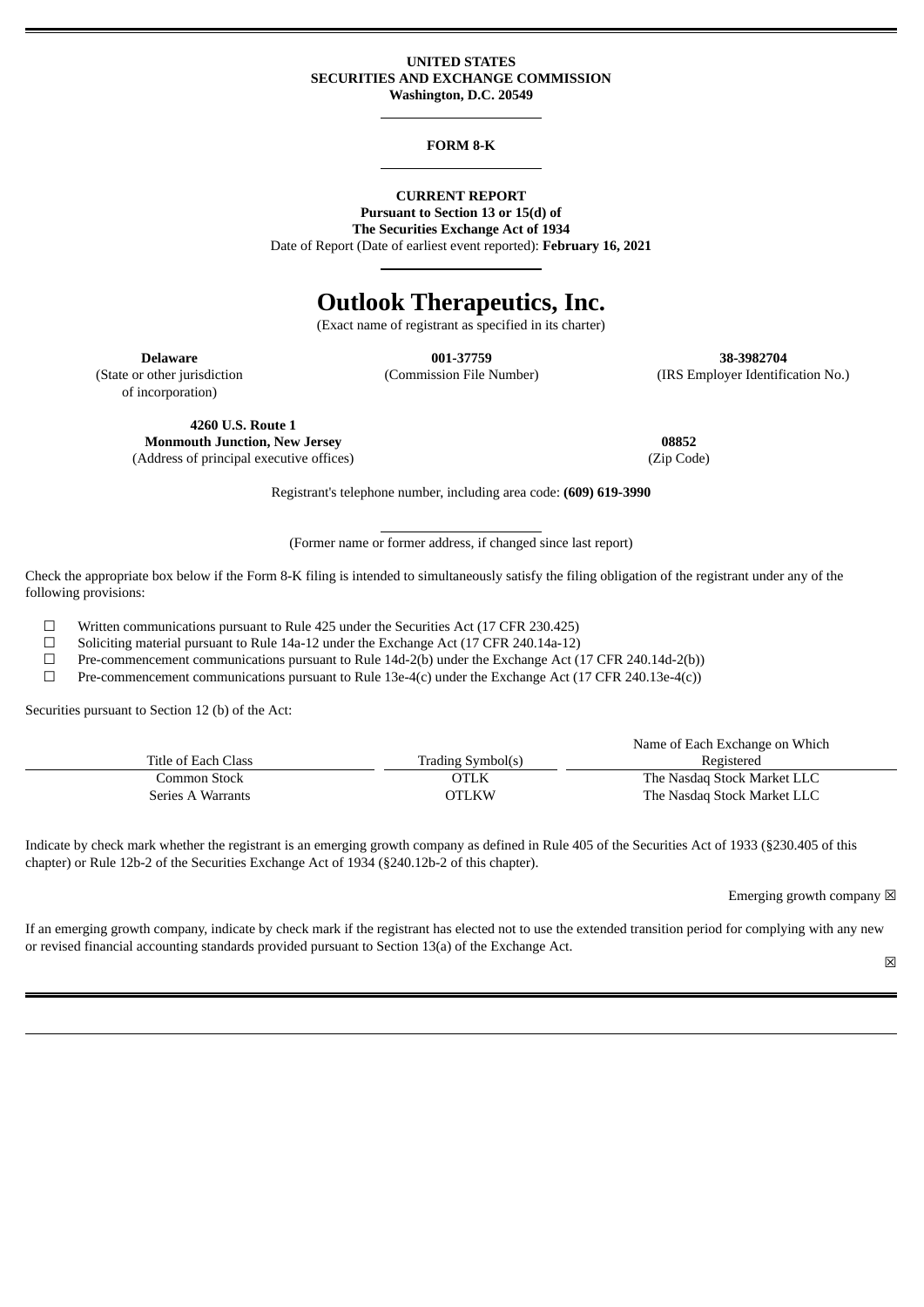### **Item 2.02 Results of Operations and Financial Condition**

On February 16, 2021, Outlook Therapeutics, Inc. (the "Company") issued a press release announcing its financial results for its first fiscal quarter ended December 31, 2020. A copy of the press release is furnished as Exhibit 99.1 to this Current Report on Form 8-K.

The information contained in this Item 2.02 and in the accompanying Exhibit 99.1 shall not be deemed filed for purposes of Section 18 of the Securities Exchange Act of 1934, as amended (the "Exchange Act"), or incorporated by reference in any filing under the Exchange Act or the Securities Act of 1933, *as amended, except as shall be expressly set forth by specific reference in such filing.*

#### **Item 9.01 Financial Statements and Exhibits**

(d) Exhibits.

| Exhibit No. | <b>Description</b>                     |
|-------------|----------------------------------------|
| 99.1        | Press Release dated February 16, 2021. |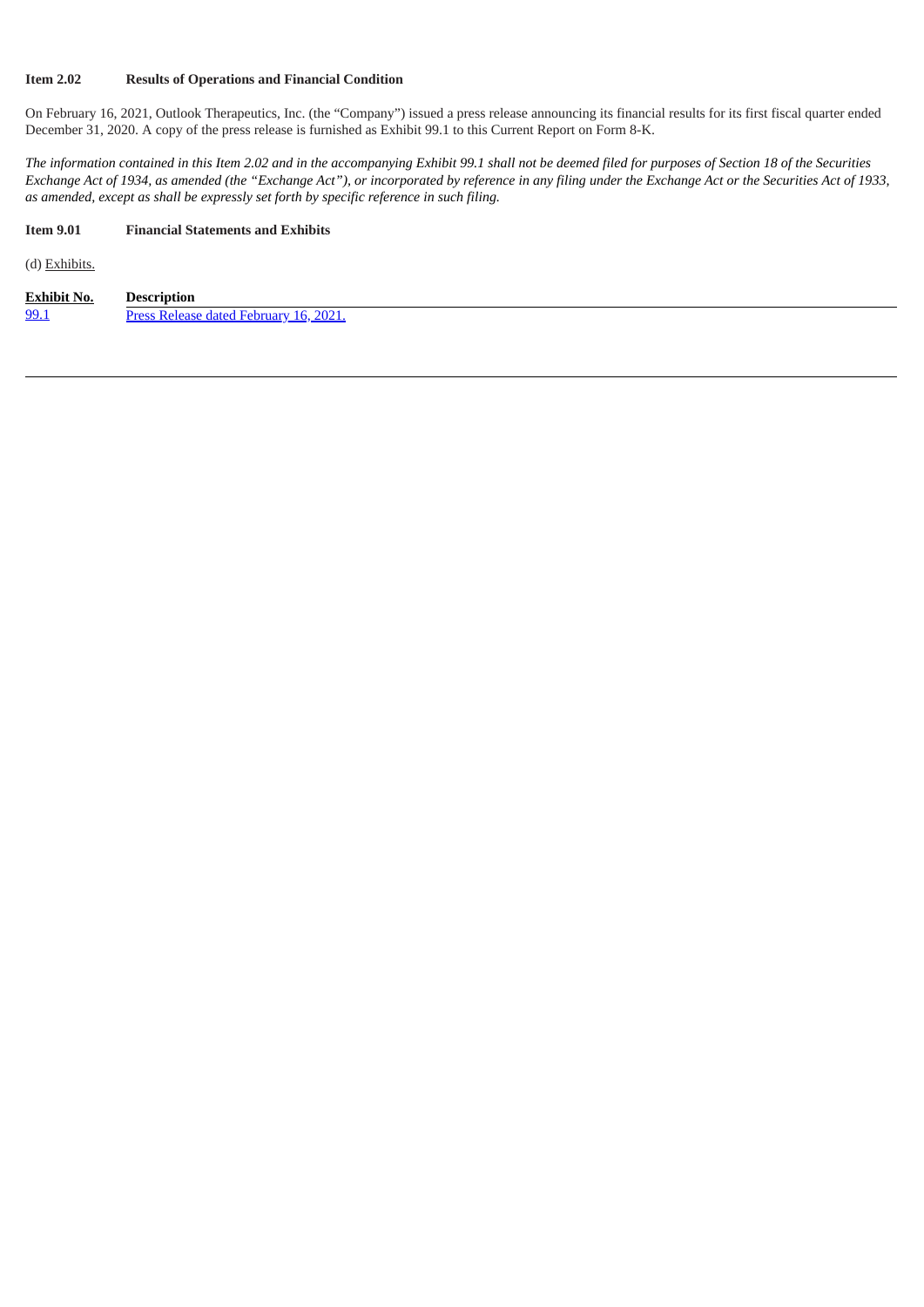## **SIGNATURES**

Pursuant to the requirements of the Securities Exchange Act of 1934, the registrant has duly caused this report to be signed on its behalf by the undersigned hereunto duly authorized.

## **Outlook Therapeutics, Inc.**

Date: February 16, 2021 By: */s/ Lawrence A. Kenyon* 

Lawrence A. Kenyon *Chief Executive Officer and Chief Financial Officer*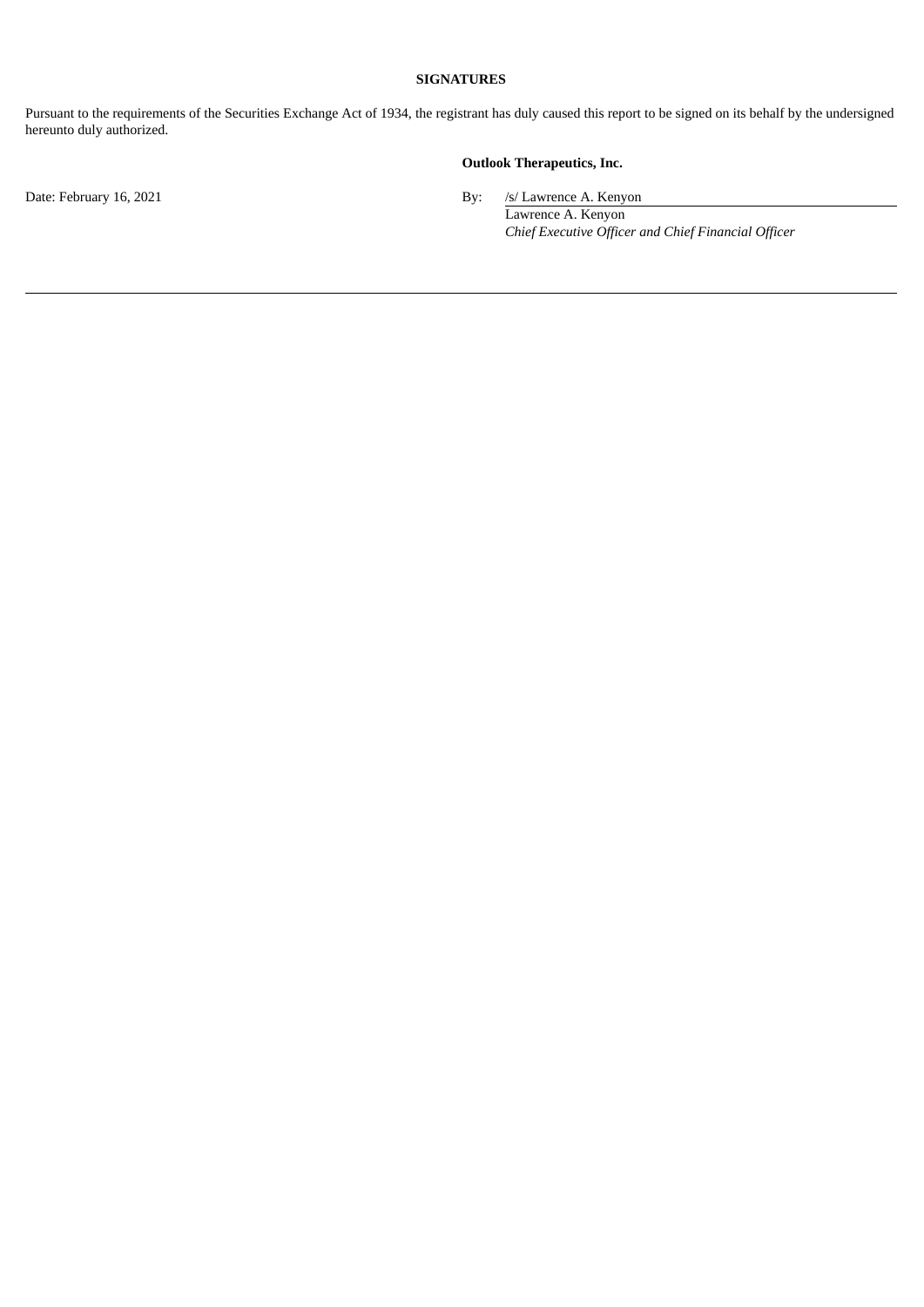<span id="page-3-0"></span>

**Outlook Therapeutics Reports Financial Results for First Quarter Fiscal Year 2021 and Provides Corporate Update**

- Topline data from pivotal Phase 3 safety and efficacy study (NORSE TWO) on target to report in Q3 2021
- · **Topline data from the open-label safety study (NORSE THREE) on target to report in Q2 2021**
- Recent funding significantly enhances financial position, extends cash runway through BLA filing and provides strategic optionality to **maximize stockholder value**

**MONMOUTH JUNCTION, N.J., February 16, 2021** — Outlook Therapeutics, Inc. (Nasdaq: OTLK), a late clinical-stage biopharmaceutical companyworking to develop the first FDA-approved ophthalmic formulation of bevacizumab-vikgfor use in retinalindications, today announced recent corporate highlights and financial results for its fiscal first quarter ended December 31, 2020.

Outlook Therapeutics also provided a clinical development and pre-commercialization update on ONS-5010 / LYTENAVA™ (bevacizumab-vikg), its investigational ophthalmic formulation of bevacizumab-vikg for the treatment of wet age-related macular degeneration (wet AMD) and other retinal indications.

"As we look forward to what we believe will be an exciting year at Outlook Therapeutics, I am proud of our team and the tremendous progress we have made, despite the challenges from the current pandemic. Outlook Therapeutics continues to advance ONS-5010 on multiple fronts as we work towards a BLA filing for ONS-5010 for wet AMD. On the clinical side, two of the three clinical trials for our planned BLA for wet AMD are now completed. With the cash proceeds received from our successful recent capital raise, we are now focused on the topline data readouts expected over the next two quarters, and completing the CMC work for the BLA submission, expected in December of this year," commented Lawrence A. Kenyon, President, CEO and CFO of Outlook Therapeutics. "We believe we now have the necessary resources to support our continued development efforts as we evaluate our options for the best path forward to commercialize ONS-5010 and provide the greatest value to our stockholders."

## **Recent Corporate Highlights**

- · Secured aggregate gross proceeds in February 2021 of \$42.6 million to support ONS-5010 / LYTENAVA™ providing funding through planned Biologics License Application (BLA) submission;
- Reported final visit for last patient in open-label safety study (NORSE THREE) of ONS-5010 / LYTENAVA<sup>TM</sup> (bevacizumab-vikg) in February 2021; and
- · Announced the formation of a Global Retina Advisory Council in November 2020 to collaborate on outreach to retinal clinicians to support development and commercialization of ONS-5010 / LYTENAVA™.

#### **Financial Highlights for the Fiscal First Quarter Ended December 31, 2020**

For the fiscal first quarter ended December 31, 2020, Outlook Therapeutics reported a net loss attributable to common stockholders of \$14.5 million, or \$0.12 per basic and diluted share, compared to a net loss attributable to common stockholders of \$18.5 million, or \$0.62 per basic and diluted share for the same period last year. For the fiscal first quarter ended December 31, 2020, Outlook Therapeutics also reported an adjusted net loss attributable to common stockholders of \$13.7 million, or \$0.11 per basic and diluted share, as compared to an adjusted net loss attributable to common stockholders of \$8.2 million, or \$0.28 per basic and diluted share for the same period last year.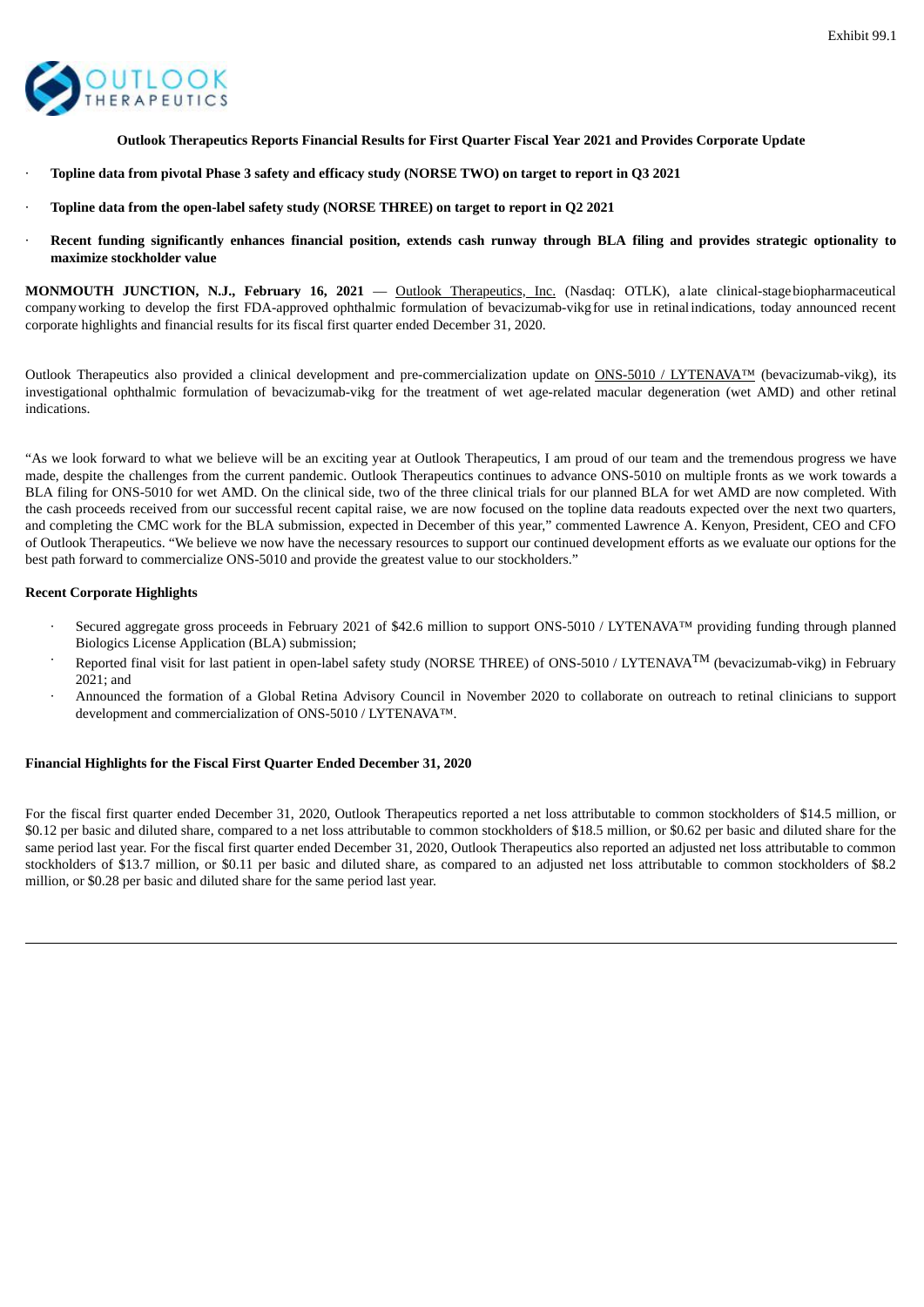Adjusted net loss attributable to common stockholders in the fiscal first quarter ended December 31, 2020 excludes \$1.2 million of stock-based compensation expense, \$0.1 million of depreciation and amortization, \$0.1 million of non-cash interest expense, a \$0.1 million change in the fair value of warrant liability, and \$0.7 million gain on settlement of lease termination obligation. For the fiscal first quarter ended December 31, 2019, adjusted net loss attributable to common stockholders excludes \$0.4 million of stock-based compensation expense, \$0.2 million of depreciation and amortization, \$8.1 million loss on extinguishment of debt, \$0.2 million change in the fair value of warrant liability, \$0.2 million of Series A-1 Convertible Preferred Stock dividends and \$1.7 million of deemed dividend from modification of warrants.

At December 31, 2020, Outlook Therapeutics had cash and cash equivalents of \$5.6 million, compared to \$12.5 million at September 30, 2020. With the \$42.6 million in gross proceeds received from the public offerings and private placements of common stock in February 2021, plus an additional \$3.6 million received from warrant exercises also in February 2021, Outlook Therapeutics cash and cash equivalents on hand are sufficient to fund operations through the planned ONS-5010 BLA submission for wet AMD in late 2021.

## **ONS-5010 / LYTENAVA TM (bevacizumab-vikg) Development Updates**

Outlook Therapeutics completed patient enrollment in its pivotal Phase 3 (NORSE TWO) clinical trial in July 2020, enrolling a total of 228 patients at 39 clinical trial sites in the United States. Patients in the trial are being treated for 12 months. The primary endpoint for the study is the difference in proportion of patients who gain at least 15 letters in the best corrected visual acuity (BCVA) at 11 months for ONS-5010 dosed on a monthly basis, compared to LUCENTIS®, which is being dosed quarterly per the PIER regimen. Outlook Therapeutics expects to report pivotal safety and efficacy data in the third calendar quarter of 2021.

Outlook Therapeutics recently announced the final visit of the last patient for its open-label safety study (NORSE THREE). The study enrolled a total of 197 subjects with a range of retinal diseases for which an anti-VEGF drug is a therapeutic option, including wet AMD, diabetic macular edema (DME) and branch retinal vein occlusion (BRVO). Subjects enrolled in the study received three monthly intravitreal doses of ONS-5010 / LYTENAVA™. The data from this study are expected to be reported in the second quarter of calendar 2021 and will be included in the complete data package to support the planned BLA for wet AMD, on schedule for submission to the U. S. Food and Drug Administration (FDA) in the fourth quarter of calendar 2021.

Following the data readout from both the open-label safety study and the pivotal safety and efficacy study, Outlook Therapeutics plans to submit a new BLA filing to the FDA under the PHSA 351(a) regulatory pathway. If the BLA is approved, it will result in 12 years of marketing exclusivity for ONS-5010.

Commercial launch planning has begun, including distribution, physician and patient outreach, key opinion leader support and payor community engagement. With an enhanced safety and cost-effectiveness profile, Outlook Therapeutics expects ONS-5010, if approved, to be widely adopted by payors and clinicians worldwide and to become the first-line drug of choice for payor-mandated "step edit" in the United States for retinal indications.

In addition to the clinical development plan evaluating ONS-5010 for wet AMD, Outlook Therapeutics has received agreements from the FDA on three Special Protocol Assessments (SPAs) for three additional registration clinical trials. These SPAs cover the protocols for a planned registration clinical trial evaluating ONS-5010 to treat BRVO (NORSE FOUR), and two planned registration clinical trials evaluating ONS-5010 for the treatment of DME (NORSE FIVE and NORSE SIX). Outlook Therapeutics expects to initiate registration clinical trials for ONS-5010 for DME and BRVO later in 2021.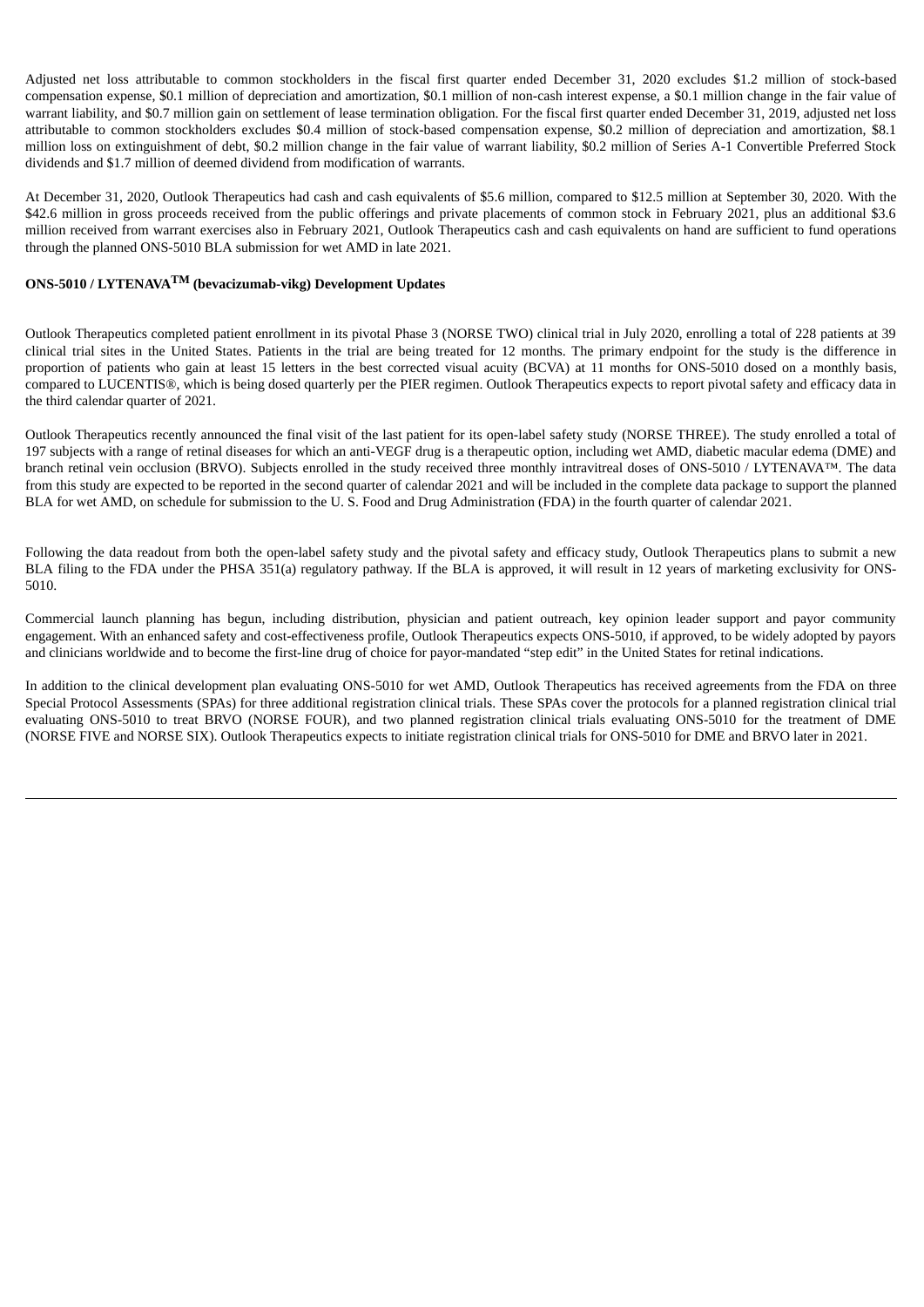#### **About ONS-5010 / LYTENAVA™ (bevacizumab-vikg)**

ONS-5010 / LYTENAVA™ (bevacizumab-vikg) is an investigational ophthalmic formulation of bevacizumab under development to be administered as an intravitreal injection for the treatment of wet AMD and other retinal diseases. Because no currently approved ophthalmic formulations of bevacizumab are available, clinicians wishing to treat retinal patients with bevacizumab have had to use unapproved repackaged IV bevacizumab provided by compounding pharmacists, products that have known risks of contamination and inconsistent potency and availability. If approved, ONS-5010 will reduce the need for use of unapproved repackaged IV bevacizumab from compounding pharmacists for retinal disease.

ONS-5010 is a full-length, humanized anti-VEGF (Vascular Endothelial Growth Factor) recombinant monoclonal antibody (mAb) that inhibits VEGF and associated angiogenic activity. VEGF is a protein that promotes the growth of new abnormal blood vessels. With wet AMD, abnormally high levels of VEGF are secreted in the eye and lead to loss of vision. Anti-VEGF injection therapy blocks this growth. Since the advent of anti-VEGF therapy, it has become the standard-of-care treatment option within the retina community globally.

#### **About Outlook Therapeutics, Inc.**

Outlook Therapeutics is a late clinical-stage biopharmaceutical company working to develop ONS-5010/LYTENAVA™ (bevacizumab-vikg) as the first FDA-approved ophthalmic formulation of bevacizumab-vikg for use in retinal indications, including wet AMD, DME and BRVO. If ONS-5010 is approved, Outlook Therapeutics expects to commercialize it as the first and only FDA-approved ophthalmic formulation of bevacizumab-vikg for use in treating a range of retinal diseases in the United States, United Kingdom, Europe, Japan, China and other markets. Outlook Therapeutics expects to file ONS-5010 with the U.S. FDA as a new BLA under the PHSA 351(a) regulatory pathway, initially for wet AMD. For more information, please visit www.outlooktherapeutics.com.

#### **Non-GAAP Financial Measure – Adjusted Net Loss Attributable to Common Stockholders**

Outlook Therapeutics prepares its consolidated financial statements in conformity with accounting principles generally accepted in the United States of America (U.S. GAAP) and pursuant to accounting requirements of the Securities and Exchange Commission. In an effort to provide investors with additional information regarding the results and to provide a meaningful period-over-period comparison of Outlook Therapeutics financial performance, Outlook Therapeutics sometimes uses non-U.S. GAAP financial measures (NGFM) as defined by the Securities and Exchange Commission. In this press release, Outlook Therapeutics uses the NGFM, "adjusted net loss attributable to common stockholders." Management uses this NGFM because it adjusts for certain transactions management believes are not related to its core business, such as gains on lease terminations, or losses on extinguishment of debt, as well as significant non-cash items that impact financial results but not cash flows, such as stock-based compensation expense, depreciation and amortization expense, interest expense, fair value measurements for equity and debt securities, stock dividends on the Series A-1 Convertible Preferred Stock and deemed dividends upon warrant modifications. Management uses this NGFM to evaluate Outlook Therapeutics financial performance against internal budgets and targets. Management believes that this NGFM is useful for evaluating Outlook Therapeutics core operating results and facilitating comparison across reporting periods. Outlook Therapeutics believes this NGFM should be considered in addition to, and not in lieu of, GAAP financial measures. Outlook Therapeutics NGFM may be different from the same NGFM used by other companies.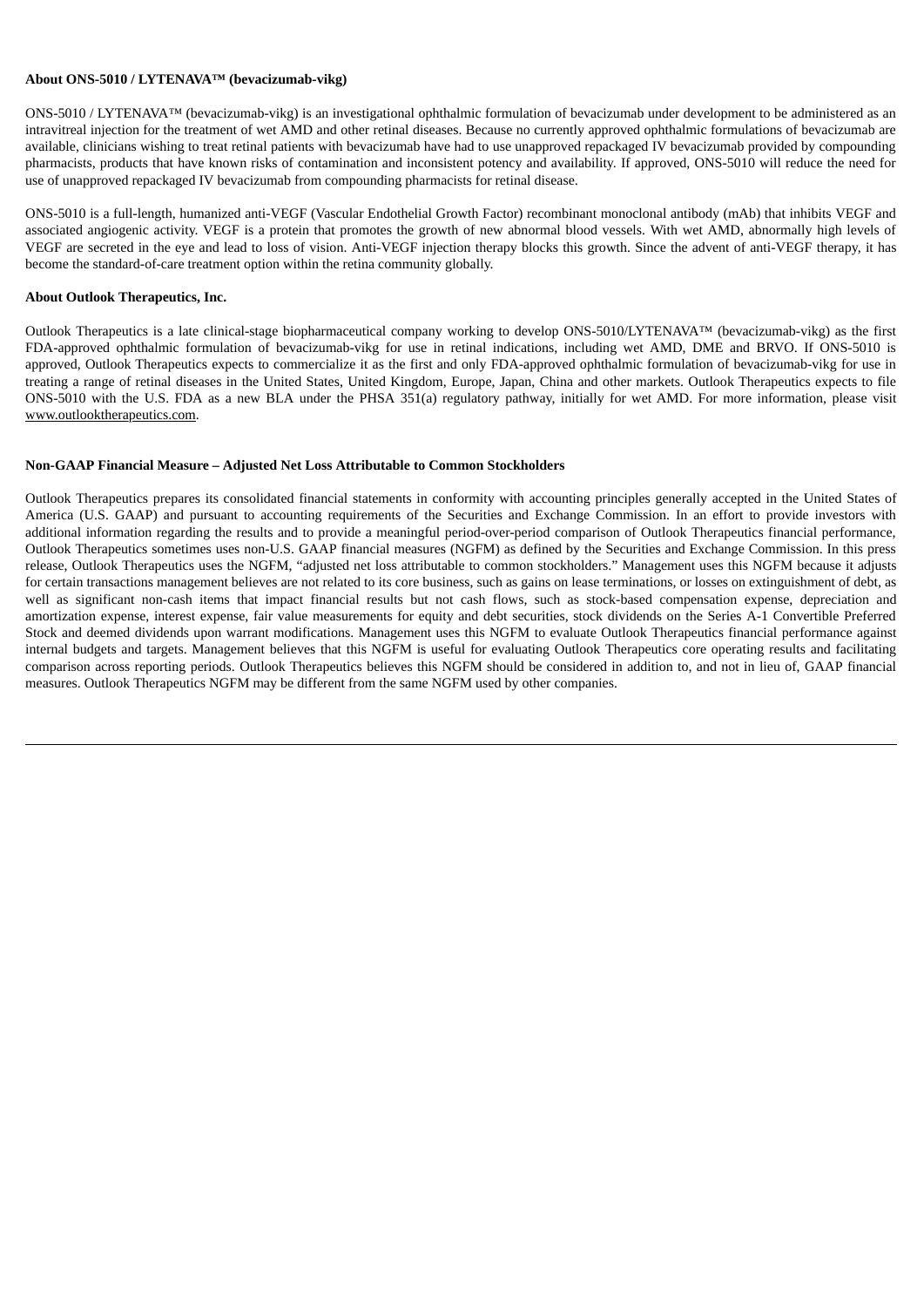#### **Forward-Looking Statements**

This press release contains forward-looking statements. All statements other than statements of historical facts are "forward-looking statements," including those relating to future events. In some cases, you can identify forward-looking statements by terminology such as "expect," "plan," "anticipate," "may," "might," "will," "should," "project," "believe," "estimate," "predict," "potential," "intend" or "continue," the negative of terms like these or other comparable terminology, and other words or terms of similar meaning. These include statements about the timing of completion of, and pivotal safety and efficacy data from, NORSE TWO, timing of topline data from NORSE THREE, the cash runway and the timing of BLA submission, including completion of CMC work, plans for the Global Retina Advisory Council, statements about Outlook Therapeutics' other planned clinical trials for ONS-5010, ONS-5010's potential as the first FDA-approved ophthalmic formulation of bevacizumab-vikg, including benefits therefrom to patients, payors and physicians, including expectations regarding market exclusivity, as well as plans for regulatory approvals in other markets. Although Outlook Therapeutics believes that it has a reasonable basis for the forward-looking statements contained herein, they are based on current expectations about future events affecting Outlook Therapeutics and are subject to risks, uncertainties and factors relating to its operations and business environment, all of which are difficult to predict and many of which are beyond its control. These risk factors include those risks associated with developing pharmaceutical product candidates, risks of conducting clinical trials and risks in obtaining necessary regulatory approvals, as well as those risks detailed in Outlook Therapeutics' filings with the Securities and Exchange Commission, which include the uncertainty of future impacts related to the ongoing COVID-19 pandemic. These risks may cause actual results to differ materially from those expressed or implied by forward-looking statements in this press release. All forward-looking statements included in this press release are expressly qualified in their entirety by the foregoing cautionary statements. You are cautioned not to place undue reliance on these forward-looking statements, which speak only as of the date hereof. Outlook Therapeutics does not undertake any obligation to update, amend or clarify these forward-looking statements whether as a result of new information, future events or otherwise, except as may be required under applicable securities law.

For additional details on Outlook Therapeutics' financial performance during the quarter, please see the Outlook Therapeutics filings with the Securities and Exchange Commission.

#### **CONTACTS:**

#### **Media Inquiries:**

Harriet Ullman Assistant Vice President LaVoieHealthScience T: 617-669-3082 hullman@lavoiehealthscience.com

#### **Investor Inquiries:**

Jenene Thomas Chief Executive Officer JTC Team, LLC T: 833.475.8247 OTLK@jtcir.com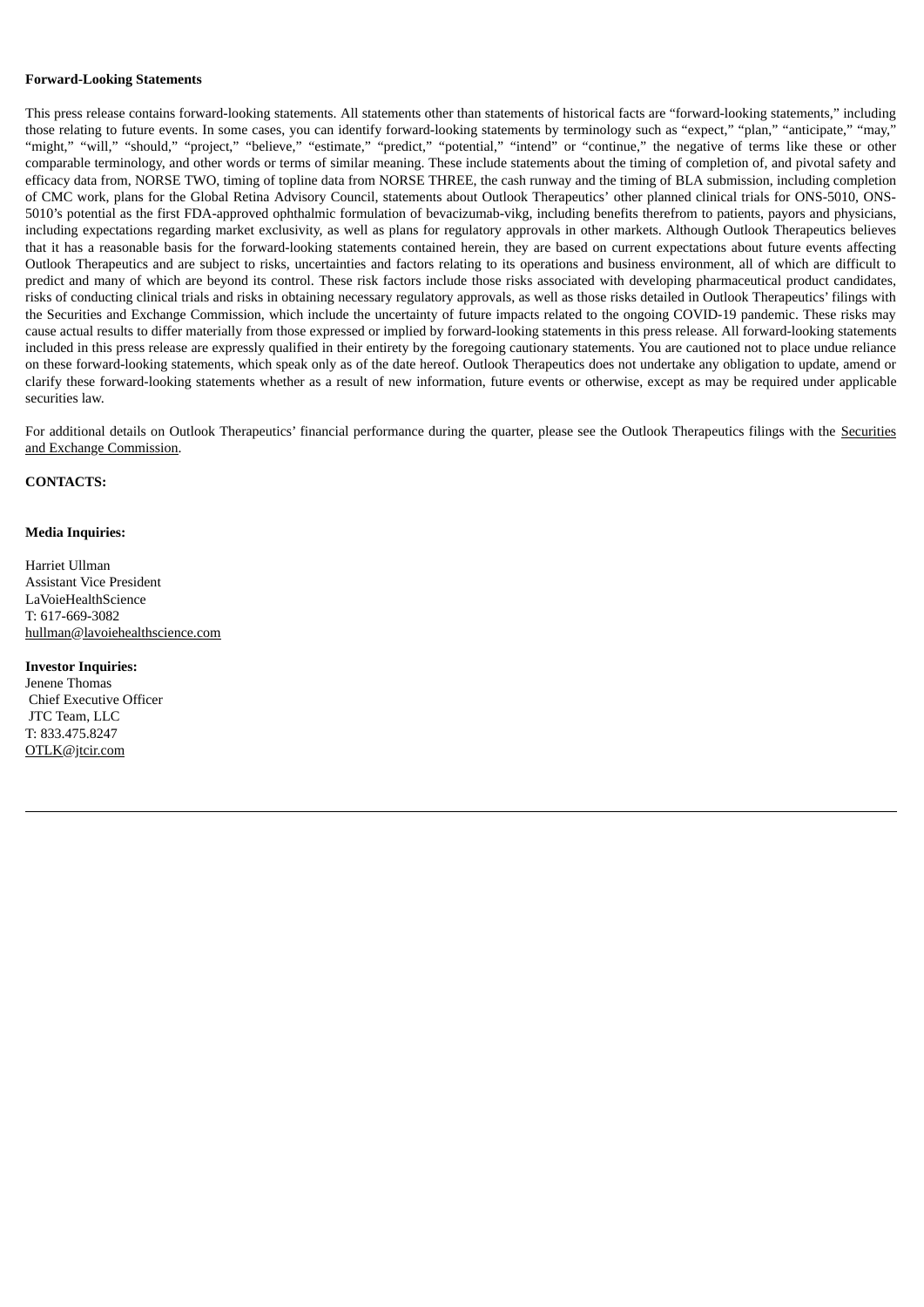## **Outlook Therapeutics, Inc. Consolidated Statements of Operations** (Amounts in thousands, except share data)

|                                                                         |              | Three months ended December 31, |           |  |
|-------------------------------------------------------------------------|--------------|---------------------------------|-----------|--|
|                                                                         | 2020         |                                 | 2019      |  |
| <b>Operating expenses:</b>                                              |              |                                 |           |  |
| Research and development                                                | \$<br>11,949 | \$                              | 5,847     |  |
| General and administrative                                              | 2,242        |                                 | 2,337     |  |
|                                                                         | 14,191       |                                 | 8,184     |  |
| Loss from operations                                                    | (14, 191)    |                                 | (8, 184)  |  |
| Interest expense, net                                                   | 160          |                                 | 598       |  |
| Loss on extinguishment of debt                                          |              |                                 | 8,060     |  |
| Change in fair value of redemption feature                              |              |                                 | (38)      |  |
| Change in fair value of warrant liability                               | 105          |                                 | (201)     |  |
| Net loss                                                                | (14, 456)    |                                 | (16, 603) |  |
| Series A-1 convertible preferred stock dividends and related settlement |              |                                 | (166)     |  |
| Deemed dividend upon modification of warrants                           |              |                                 | (1,709)   |  |
| Net loss attributable to common stockholders                            | (14, 456)    |                                 | (18, 478) |  |
| Per share information:                                                  |              |                                 |           |  |
| Net loss per share of common stock, basic and diluted                   | (0.12)       |                                 | (0.62)    |  |
| Weighted average shares outstanding, basic and diluted                  | 121,750      |                                 | 29,901    |  |

## **Consolidated Balance Sheet Data**

(Amounts in thousands)

|                                      |    | December 31, |    | September 30, |  |
|--------------------------------------|----|--------------|----|---------------|--|
|                                      |    | 2020         |    | 2020          |  |
| Cash                                 | Φ  | 5,568        | -S | 12,536        |  |
| Total assets                         | \$ | 12.518       |    | 19,733        |  |
| Current liabilities                  | \$ | 12,123       |    | 15,889        |  |
| Total stockholders' equity (deficit) |    | (10, 475)    |    | 2,826         |  |